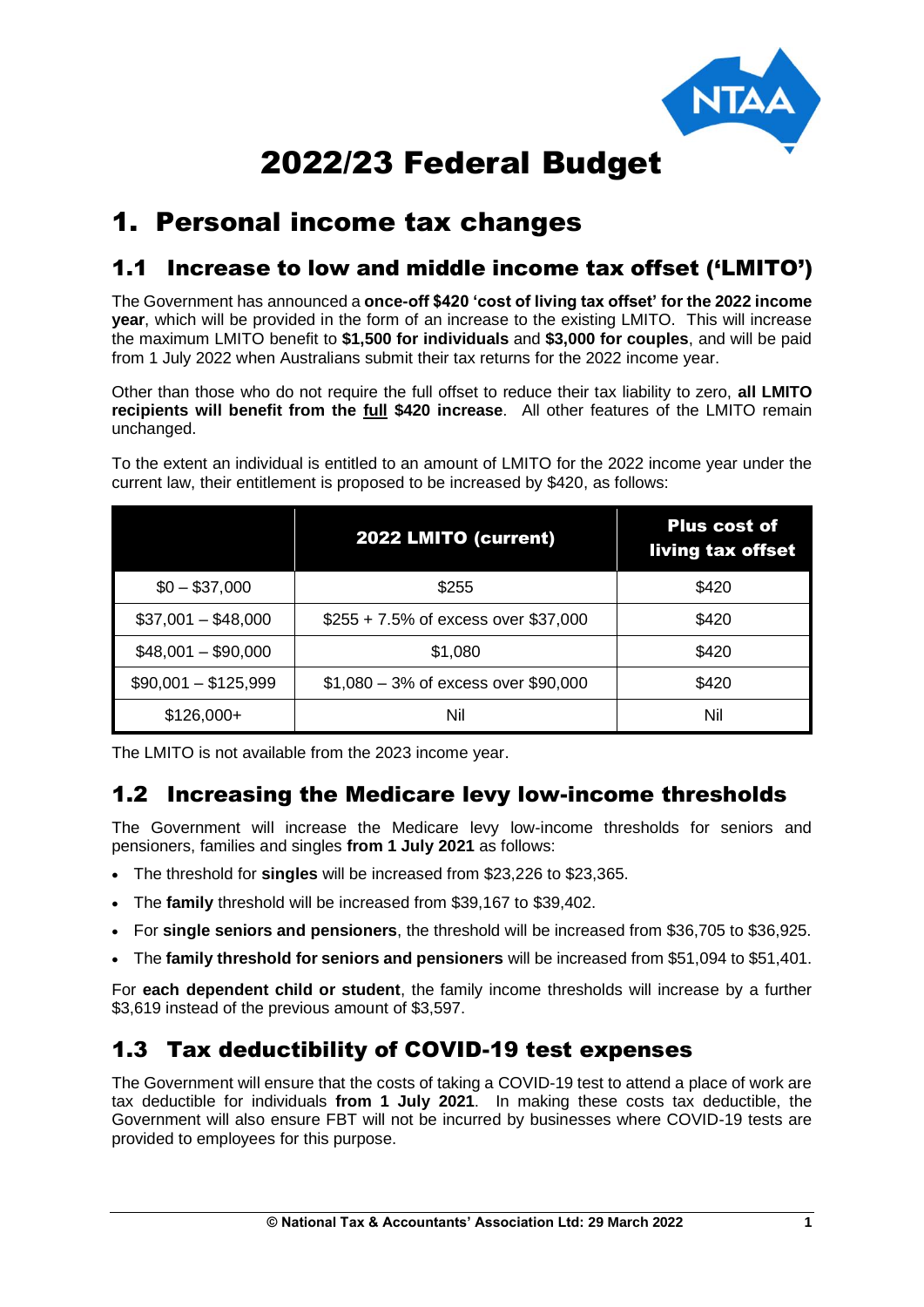# 2. Changes affecting business taxpayers

# 2.1 Skills and training boost

The Government will introduce a skills and training boost to support small and medium-sized businesses to train and upskill their employees. The boost will apply to eligible expenditure incurred **from 7:30pm (AEDT) on 29 March 2022 (i.e., Budget night) until 30 June 2024**.

Small and medium-sized businesses (with aggregated annual turnover of less than \$50 million) will be able to **deduct an additional 20% of expenditure** incurred on external training courses provided to their employees. The external training courses will need to be provided to employees in Australia or online and delivered by entities registered in Australia.

Some exclusions will apply, such as for in-house or on-the-job training and expenditure on external training courses for persons other than employees.

For eligible expenditure incurred by 30 June 2022, the boost will be claimed in tax returns for the *following* income year. For eligible expenditure incurred between 1 July 2022 and 30 June 2024, the boost will be claimed in the income year in which the expenditure is incurred.

# 2.2 Technology investment boost

The Government will introduce a technology investment boost to support digital adoption by small and medium-sized businesses. The boost will apply to eligible expenditure incurred **from 7:30pm (AEDT) on 29 March 2022 (i.e., Budget night) until 30 June 2023**.

Small and medium-sized businesses (with aggregated annual turnover of less than \$50 million) will be able to **deduct an additional 20% of expenditure** incurred on business expenses and depreciating assets that support their digital adoption (such as portable payment devices, cyber security systems or subscriptions to cloud-based services).

An annual cap will apply in each qualifying income year so that expenditure **up to \$100,000** will be eligible for the boost. This equates to a maximum additional deduction of \$20,000 per eligible year.

For eligible expenditure incurred by 30 June 2022, the boost will be claimed in tax returns for the *following* income year. For eligible expenditure incurred between 1 July 2022 and 30 June 2023, the boost will be claimed in the income year in which the expenditure is incurred.

# 2.3 Modernising the PAYG instalment system

The Government will enable companies to **choose** to have their PAYG instalments calculated based on current financial performance, extracted from business accounting software, with some tax adjustments. This will support business cash flow by ensuring instalments reflect current performance.

Subject to advice from software providers about their capacity to deliver, it is anticipated that systems will be in place by 31 December 2023, with the measure to **commence on 1 January 2024**, for application to periods starting on or after that date.

# 2.4 Reporting of Taxable Payments Reporting System data

The Government will provide businesses with the **option** to report *Taxable Payments Reporting System* data (via accounting software) on the same lodgment cycle as their activity statements.

Subject to advice from software providers about their capacity to deliver, it is anticipated that systems will be in place by 31 December 2023, with the measure to **commence on 1 January 2024**, for application to periods starting on or after that date.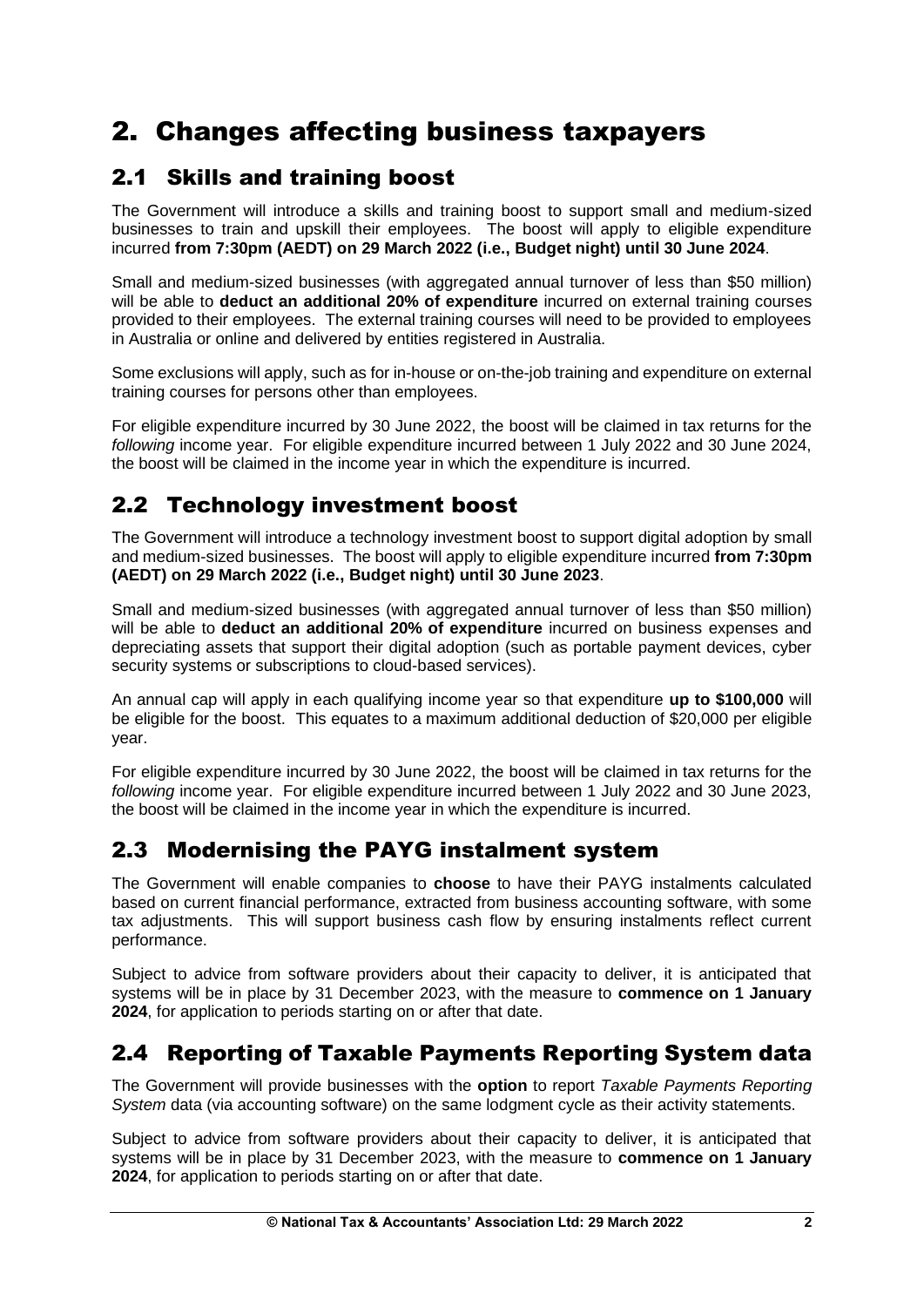# 2.5 Making COVID-19 business grants non-assessable nonexempt

The Government has extended the measures that enable payments from certain state and territory COVID-19 business support programs to be made non-assessable non-exempt income ('NANE') for income tax purposes **until 30 June 2022**. This measure was originally announced on 13 September 2020.

The Government has made the following state and territory grant programs eligible for this treatment since the 2021-22 Mid-Year Economic and Fiscal Outlook:

- New South Wales Accommodation and Support Grant.
- New South Wales Commercial Landlord Hardship Grant.
- New South Wales Performing Arts Relaunch Package.
- New South Wales Festival Relaunch Package.
- New South Wales 2022 Small Business Support Program.
- Queensland 2021 COVID-19 Business Support Grant.
- South Australia COVID-19 Tourism and Hospitality Support Grant.
- South Australia COVID-19 Business Hardship Grant.

# 2.6 Sharing of Single Touch Payroll ('STP') data

The Government has committed to the development of IT infrastructure required to allow the ATO to share STP data with State and Territory Revenue Offices on an ongoing basis.

Funding for this measure has already been provided and will be deployed following consideration of which States and Territories are able, and willing, to make investments in their own systems and administrative processes to pre-fill payroll tax returns with STP data.

# 2.7 Small Business Support Package

The Government will provide funding over three years from 2021/22 to deliver initiatives to support small businesses, including:

- \$10.4 million over two years from 2022/23 to enhance and redesign the Payment Times Reporting Portal and Register to improve efficiency and reporting;
- \$8.0 million in 2022/23 to the Australian Small Business and Family Enterprise Ombudsman to work with service providers to enhance small business financial capability;
- \$4.6 million over two years from 2021/22 to support the New Access for Small Business Owners program delivered by Beyond Blue to continue to provide free, accessible, and tailored mental health support to small business owners; and
- \$2.1 million over two years from 2021/22 to extend the Small Business Debt Helpline program operated by Financial Counselling Australia to continue to provide financial counselling to small businesses facing financial issues.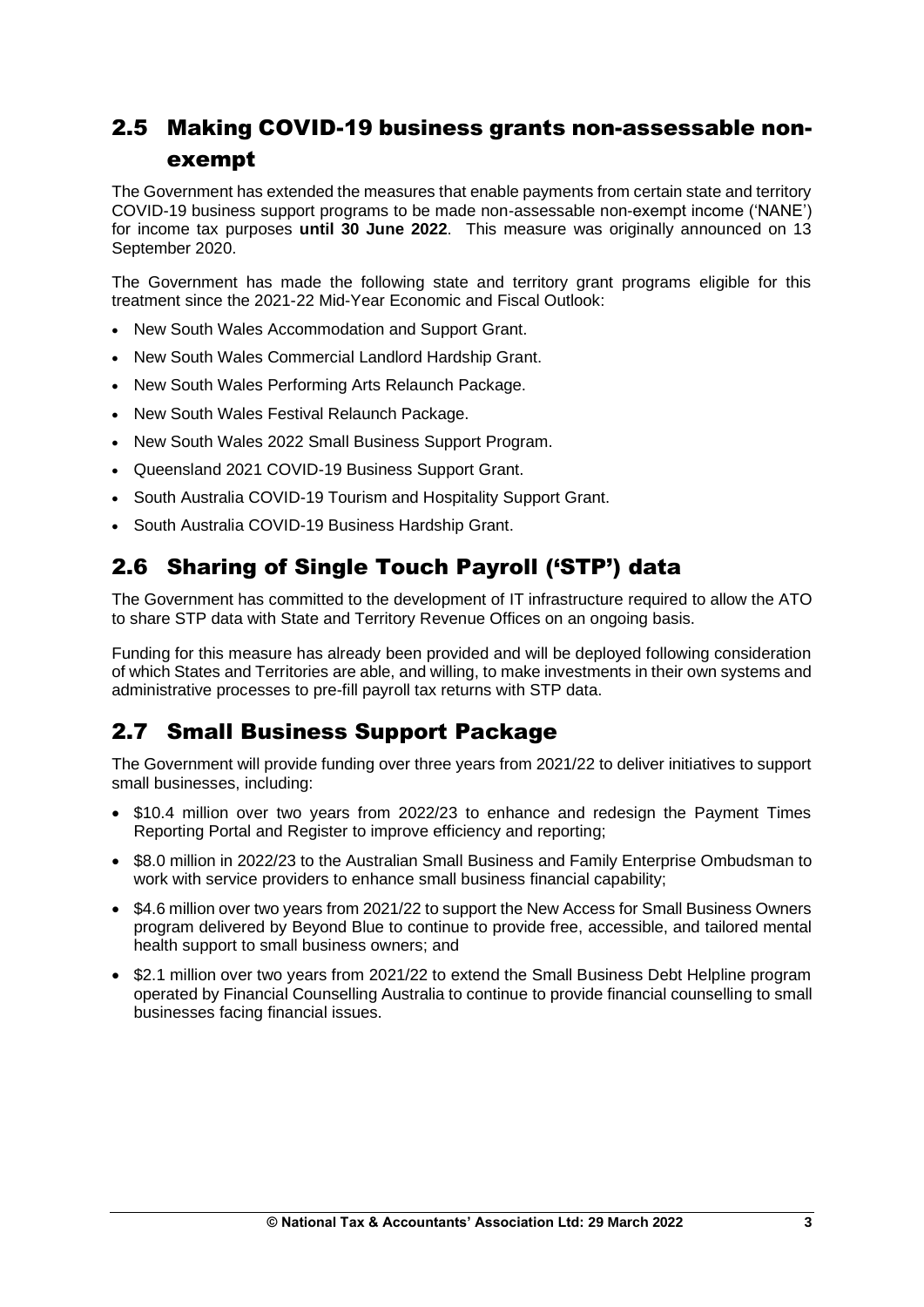# 3. Other budget announcements

# 3.1 Extending the reduction in minimum drawdowns

The Government will extend the 50% reduction of superannuation minimum drawdown requirements for account-based pensions ('ABPs') and similar products for a further year **to 30 June 2023** (i.e., for the 2023 income year).

Based on this change, the (effective) reduced minimum percentage factors for ABPs (including TRISs), which are used to calculate the minimum annual pension amount under Schedule 7 to the SIS Regulations, are set out in the following table for the **2023 income year**.

Note that, for ABPs and TRISs that commence or cease part-way through the 2023 income year, a pro-rated minimum pension payment applies (unless the pension commenced on or after 1 June 2023, in which case, no minimum pension payment is required).

| <b>Recipient's age</b> | <b>Minimum percentage</b><br>factor | <b>Reduced minimum</b><br>percentage factor |
|------------------------|-------------------------------------|---------------------------------------------|
| Under 65               | 4%                                  | 2%                                          |
| 65 to 74               | 5%                                  | 2.5%                                        |
| 75 to 79               | 6%                                  | 3%                                          |
| 80 to 84               | 7%                                  | 3.5%                                        |
| 85 to 89               | 9%                                  | 4.5%                                        |
| 90 to 94               | 11%                                 | 5.5%                                        |
| 95 and above           | 14%                                 | 7%                                          |

# 3.2 Varying the GDP uplift factor for tax instalments

The Government has decided to set the GDP uplift factor for PAYG and GST instalments at **2%** for the **2023 income year**. This uplift factor is lower than the 10% that would have applied under the statutory formula.

The lower uplift rate will provide cash flow support to small businesses, including sole traders and other individuals with investment income.

The 2% GDP uplift rate will apply to small to medium enterprises eligible to use the relevant instalment methods (i.e., up to \$10 million annual aggregated turnover for GST instalments and \$50 million annual aggregated turnover for PAYG instalments) in respect of instalments that relate to the 2023 income year and fall due after the enabling legislation receives Royal Assent.

# 3.3 Digitalising trust income reporting and processing

The Government will digitise trust and beneficiary income reporting and processing by allowing all trust return filers the option to lodge income tax returns electronically, increasing pre-filling and automating ATO assurance processes.

This measure acknowledges that trust income reporting has not been automated to the same extent as individual and company tax returns. This measure will reduce the compliance burden, reduce processing times, and enhance ATO processes.

This measure is proposed to commence **from 1 July 2024**, subject to advice from software providers about their capacity to deliver.